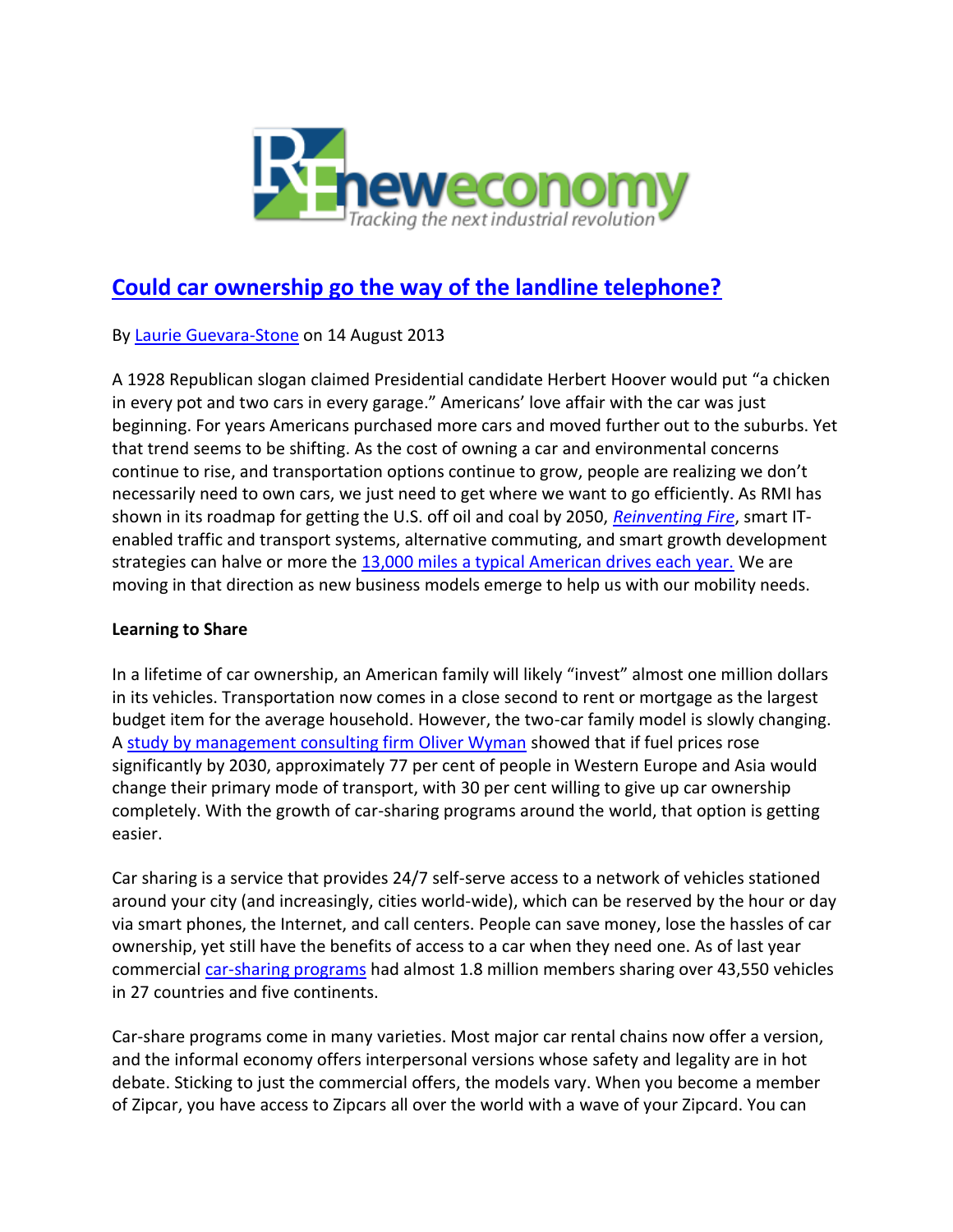find and reserve a Zipcar with your smartphone, reserve it by the hour or the day, and drive 180 miles on a reservation (up to 24 hours long) without paying any extra per-mile costs. One of the only rules is to return it on time to the same place you picked it up. car2go members can drive any car they find distributed throughout the handful of cities it operates in as long as the car is not reserved, or they can reserve a car online thirty minutes before it's needed. Then the car can be left in any available parking spot in the city that meets the program's guidelines.

Car sharing not only decreases car ownership, a [Federal Transit Administration study](http://onlinepubs.trb.org/onlinepubs/tcrp/tcrp_rpt_108.pdf) showed it also increases more sustainable modes of transportation by changing the economics of driving. For most folks driving has a big fixed cost (buying the car and the parking space) but a relatively small cost for each individual trip—as long as you have gas in the tank, you don't have to feel the pain of paying anything each time you drive. Car sharing flips that equation on its head. Carsharing membership is inexpensive, but you pay for each individual trip. Car-sharing members have to consider the cost every time they drive and are therefore more likely to forego the trip in favor of walking, biking, or public transit. They generally end up way ahead economically, especially in cities, where the fixed cost of buying a car and the much more expensive cost of purchasing a parking space far outweigh the comparatively small per-trip costs of their relatively few vehicle trips.

Car-sharing's impact on the environment is immense. For example, the World Resources Institute wrote that each shared vehicle in North America can replace 9–[13 personal cars.](http://insights.wri.org/news/2013/01/zipcars-purchase-avis-car-sharing-success-or-failure) City CarShare reported its program in the San Francisco Bay Area avoided [85 million pounds of CO2](http://ireport.cnn.com/docs/DOC-962580)  [emissions](http://ireport.cnn.com/docs/DOC-962580) in 2012 alone. Another benefit of car sharing is since the cars drive far more miles in far less time than the individually owned vehicles they replace—individually owned cars can sit idle up to [95 percent](http://insights.wri.org/news/2013/01/zipcars-purchase-avis-car-sharing-success-or-failure) of the time—they will turn over more frequently. As new cars get better mileage than older cars, this will help with fleet mileage, reducing even more the impact of our driving on the environment.

## **IT – Streamlining Public Transport**

The use of public transportation is rising around the world. In 2012, people in the U.S. took 10.5 [billion trips](http://www.apta.com/mediacenter/pressreleases/2013/Pages/130311_Ridership.aspx) on public transportation, a billion more than they took in 2000. And the rise of handy smartphone apps is making mobility through public transport even easier. There are now hundreds of applications which can tell you which bus or subway to take, when it comes, where to get on, where to get off, the traffic data, and anything else you need to make your trip effortless. Some apps even tell you exactly where to stand on the subway platform so that you arrive directly in front of the exit, shaving minutes off your trip.

Car manufacturers are also realizing the concept of mobility based on vehicle ownership may soon be a relic of the past. BMW—in a shift away from its identity solely as an automaker—has launched a series of [mobility services](http://www.bmw-i.com/en_ww/mobility-services/) to improve personal mobility in urban areas, automotive or otherwise, including an app that has real-time information on twelve major public transit systems in the U.S. and the U.K.